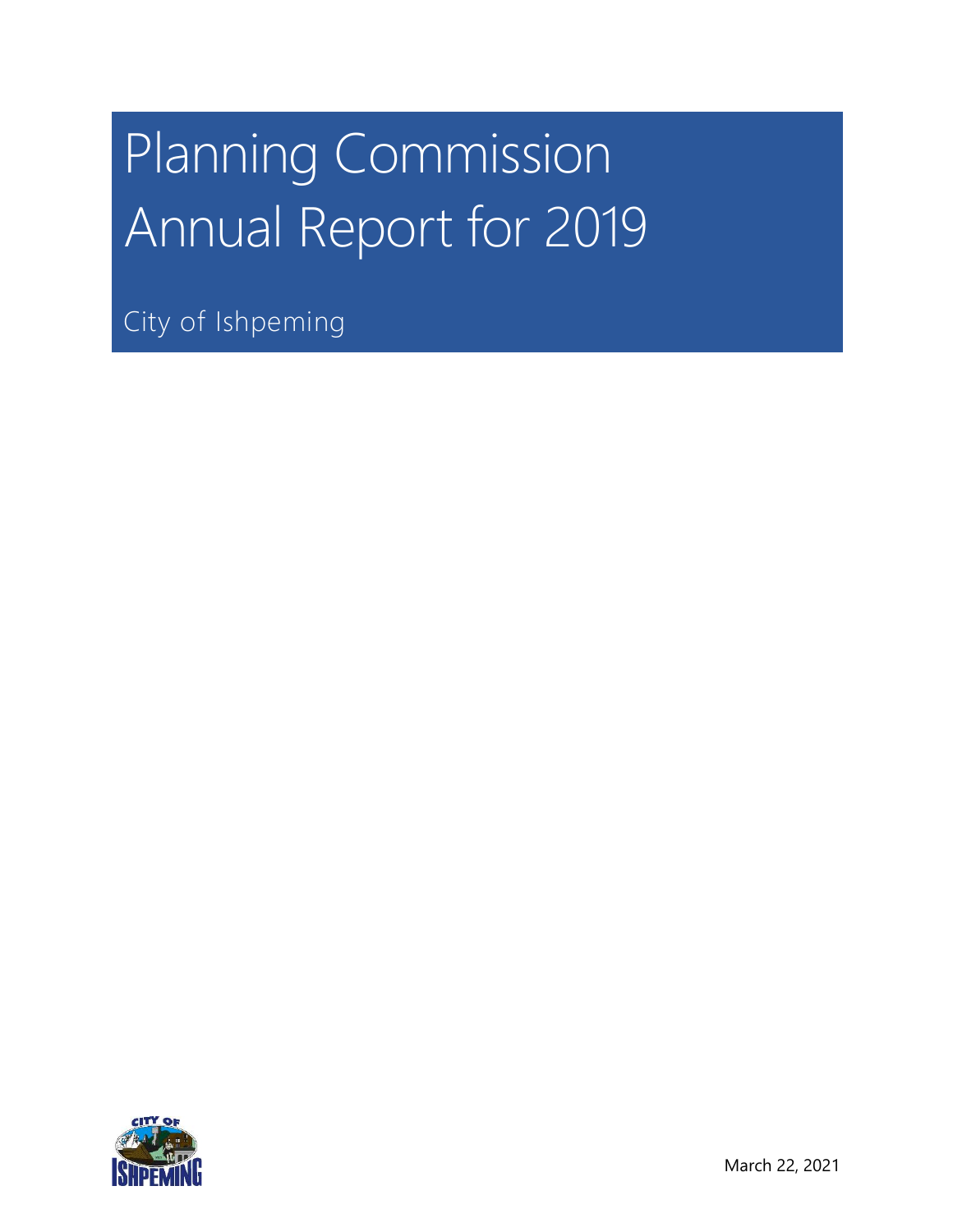## Table of Contents

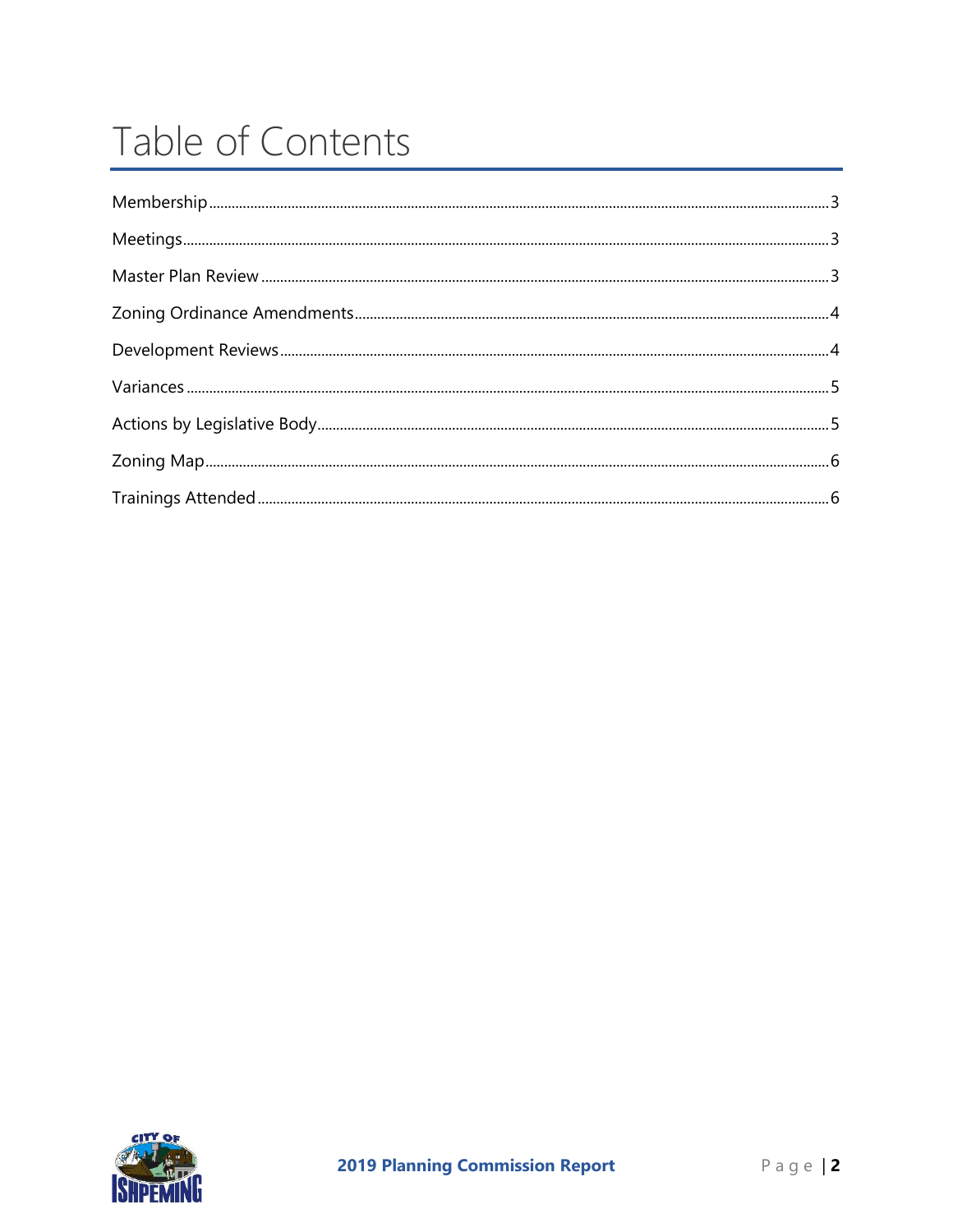## <span id="page-2-0"></span>Membership

Ishpeming Planning Commission member names:

- 1. Brook Routhier
- 2. Gabe Seelen
- 3. Mike Tonkin (Council member)
- 4. Harry Weikel
- 5. Bruce Houghton
- 6. Angelo Bosio
- 7. Jim Bertucci
- 8. Larry Bussone
- 9. Diane Gauthier

#### <span id="page-2-1"></span>Meetings

*The MPEA requires at least four (4) meeting annually.*

The Ishpeming Planning Commission met seven (7) times. This MEETS the requirements of the MPEA.

#### <span id="page-2-2"></span>Master Plan Review

| May 6, 2019  | Review Ishpeming community assessment Sept. 2018 through April 2019.                                                                                                                                                                                                                               |
|--------------|----------------------------------------------------------------------------------------------------------------------------------------------------------------------------------------------------------------------------------------------------------------------------------------------------|
|              | Ryan Soucy provided master plan considerations, ideas and time frames<br>and will use more graphics. He will also use Facebook and websites for<br>comments and incorporate some RRC mater plan features. Ryan will be at<br>the June meeting with more information to select a scope of services. |
| June 3, 2019 | Commissioners reviewed draft City of Munising master plan which has<br>more graphics, discusses current trends and limits tables.                                                                                                                                                                  |
|              | Recommendation to Council for maximum payout of about \$20,000 for<br>2020 budget.                                                                                                                                                                                                                 |
|              | A recommendation to Council that the draft P3 be adopted – passed<br>unanimously.                                                                                                                                                                                                                  |

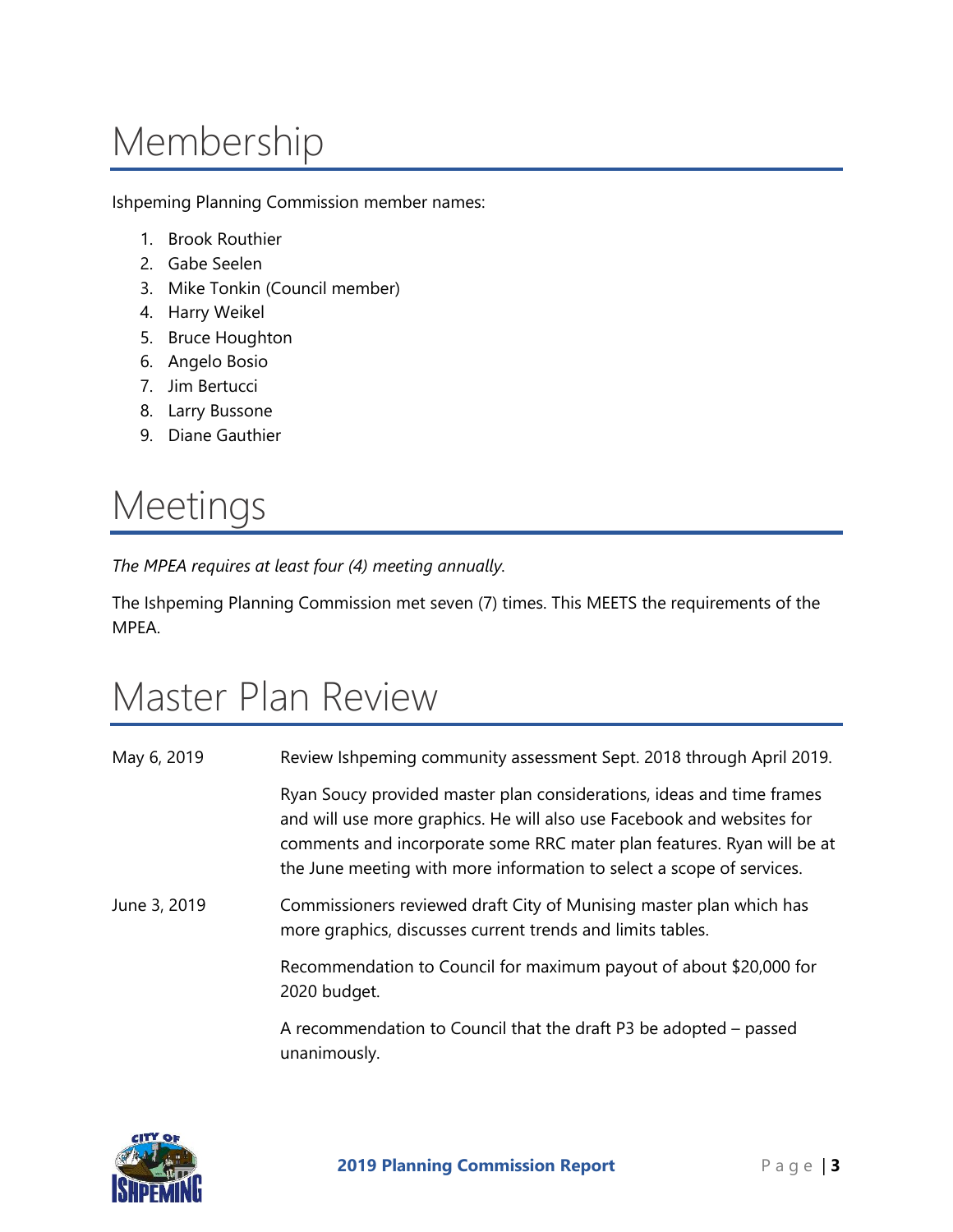- August 5, 2019 Ryan Soucy working on a plan involving public and private consultants to help address workload created by MEDC RRC program.
- September 9, 2019 Dotty LaJoye, CUPPAD executive director, proposed complete master plan rewrite for Ishpeming from November 2019 through June 2021, involving a downtown plan, public input through community surveys, web responses, and the Ishpeming community assessment group. Costs will be approximately \$18,000 and zoning will be increased greatly on the website. An increase in staff hours and accountability is also anticipated.

#### <span id="page-3-0"></span>Zoning Ordinance Amendments

| RZ 2019-01       | Rezoning of Bell Hospital from DD to GC                                                                                                                             |
|------------------|---------------------------------------------------------------------------------------------------------------------------------------------------------------------|
| Zoning text      | Added to Section 14.3D (GC conditional uses "and (6221) general medical<br>and surgical hospitals").                                                                |
| March 4, 2019    | Final revisions to draft zoning ordinance: Fire department revisions, Bell<br>Memorial conditional use text additions, RRC comments and proposed<br>text revisions. |
| June 3, 2019     | Typing of Z.O. still in progress.                                                                                                                                   |
| November 4, 2019 | Staff to finish Z.O. typing/formatting not available.                                                                                                               |

### <span id="page-3-1"></span>Development Reviews

| <b>Project Type</b>              | <b>Location</b>          | <b>Description</b>                               | <b>Status</b>                       | <b>Action Date</b> |
|----------------------------------|--------------------------|--------------------------------------------------|-------------------------------------|--------------------|
| <b>Revision to CU</b><br>2017-01 | 550 Cleveland            | 36-unit apt. bldg                                | approved                            | 1/7/19             |
| <b>Alley vacation</b>            | 408-412 S.<br>Fourth St. | Unpaved alley with no<br>utilities               | Recommend<br>vacation to<br>Council | 1/7/19             |
| <b>CU 2019-01</b>                | 1014 N. Second<br>St.    | Home occupation                                  | Approved with<br>access esm't       | 1/7/19             |
| <b>New site</b><br>configuration | 550 Cleveland<br>St.     | Amend findings of fact<br>- Bell Hosp'l footings | Approved with<br>5-2 vote           | 3/4/19             |

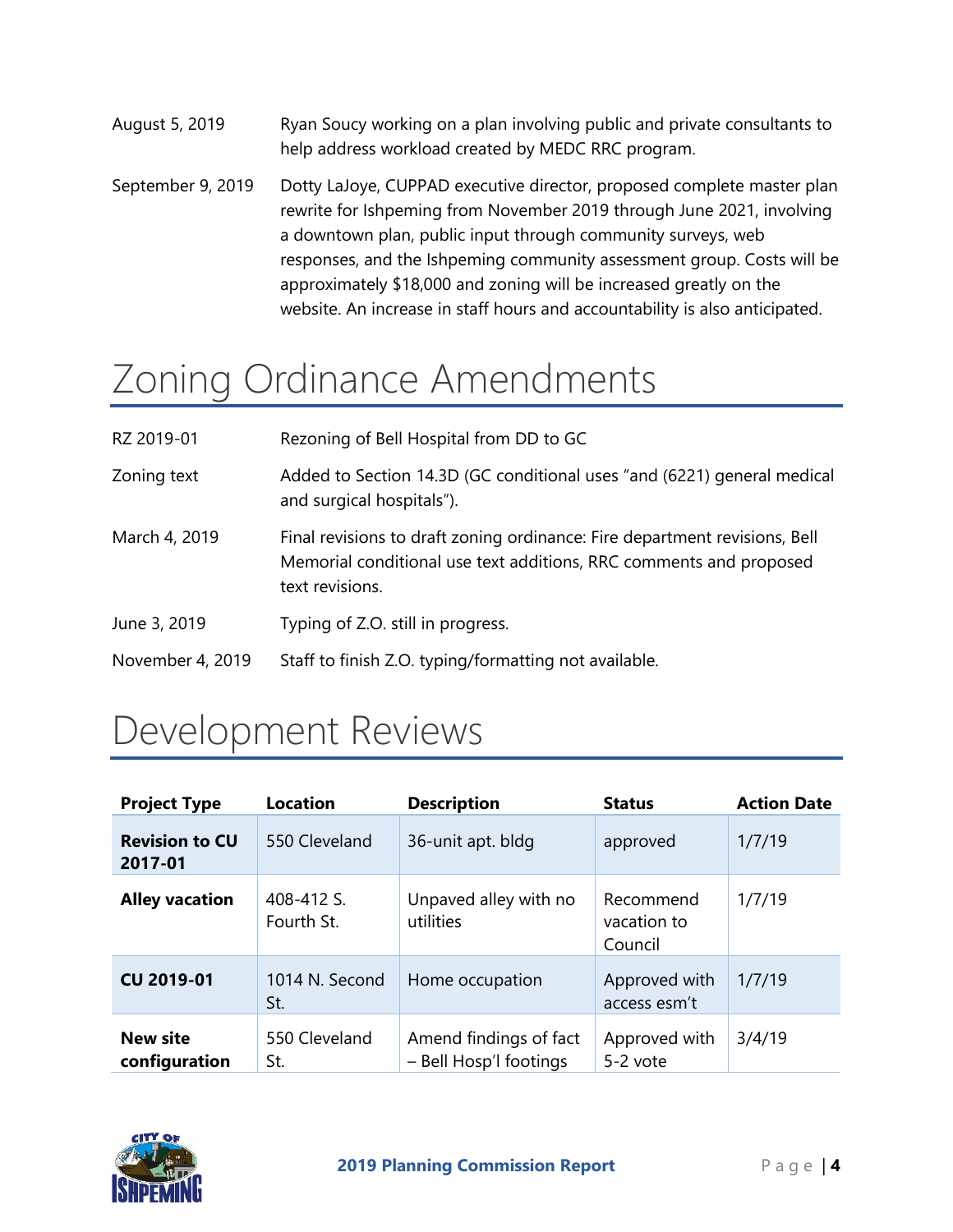| CIP 2020-2025<br>6/3/19<br><b>CIP</b><br>citywide<br>Recommend<br>approval to<br>Council |
|------------------------------------------------------------------------------------------|
|------------------------------------------------------------------------------------------|

| June 3, 2019     | Presentation of "Three Sons" project on Hematite Drive, no information<br>presented.                                                                                                                                                                                                                                                                                                                                                                                         |
|------------------|------------------------------------------------------------------------------------------------------------------------------------------------------------------------------------------------------------------------------------------------------------------------------------------------------------------------------------------------------------------------------------------------------------------------------------------------------------------------------|
| September 9,2019 | Public forum on recreational marijuana. City attorney presented historical<br>highlights for MMMA 2008, MMFLA 2008 and MRTMD 2015. The revenue<br>stream and funding were discussed. Chairman opened public forum<br>indicating that past experience was to opt-out of medical/recreational<br>marijuana. Public comment (5) was received and planning commissioners<br>also commented. Upon discussion and vote, planning commission<br>recommended that Ishpeming opt-out. |

<span id="page-4-0"></span>November 4, 2019 Election of planning commission secretary and assistant secretary.

#### Variances

<span id="page-4-1"></span>No variances to report for 2019.

## Actions by Legislative Body

February 27, 2019 Rezoned NW1/4 NE ¼ exc. The West 150' of Sec. 4, T47N-R27W from DD to GC. April 24, 2019 The City Council officially adopted Z.O. with ad in paper. Final formatting in process.